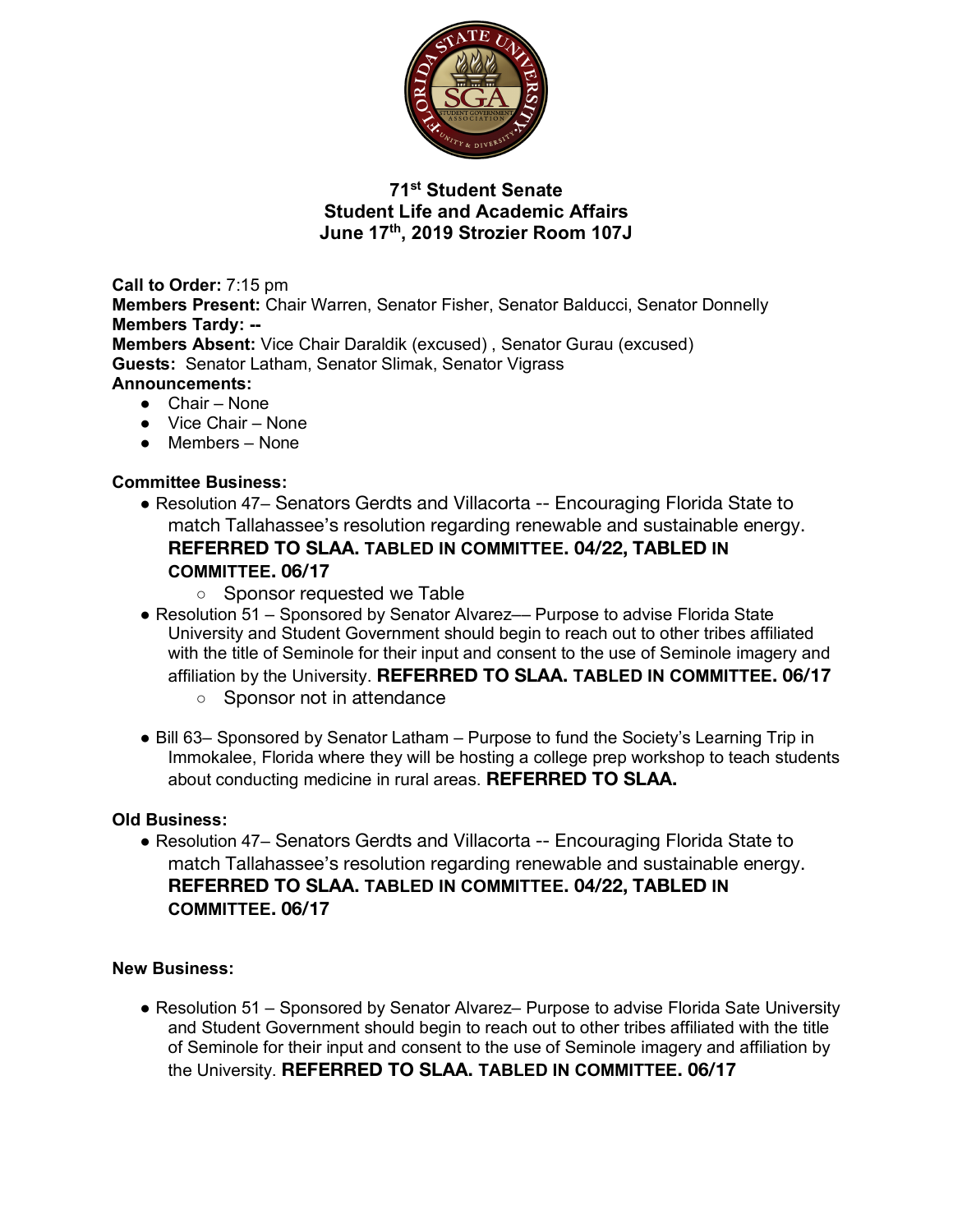

- Bill 63– Sponsored by Senator Latham
	- Opening 5 mins Discussing Yield w/2:33 seconds
		- o Technical Non debatable
		- o Senator Donnelley moves into roundtable
	- Chair Warren- The trip had to be open to the whole student body.
	- Senator Balducci Is the trip open to the whole student body? It's an important technicality
		- o Senator Latham was unsure
	- Do you know if this is an rso that excludes potential members?
		- o Senator Latham double checking
	- Chair Warren- If your open to audition or apply it is open for everyone
	- Senator Vigrass**-** What kind of medicine is being taught
		- $\circ$  Latham They're doing a college prep workshop, and college text book
	- Balducci The books are for the people for the community?
	- Donnelley I thought it was books that helped instructed for the club, why are you giving away books?
		- $\circ$  It's a part of their service, and their learning experience
	- Will they be giving the books to the community?
		- o They are learning
	- Latham states how they funded the books last year through RTAC
	- Could they receive the money from RTAC?
		- o Latham states how RTAC isn't running for the Summer and the trip is prior to the beginning of the Fall semester.
	- Senator Slimak the difference of an honors program and an honor society?
		- o Senator Vigrass Honors society you don't have to be in a certain major, grade, or have a certain gpa like mock trial is a legal society versus the honors program which only helps students in that specific program.
	- But you do have to be in the honors program to be in this honor society? Fisher
		- $\circ$  Donnelly reads society's constitution that states, you need to be invited by the selection committee to undergo interview to be assessed if your eligible
		- $\circ$  Balducci reads from nole central that its only for people who applied going into their freshman year.
	- Inquiring how this was funded last year
		- o Senator Warren pulls up
			- They're not "othering people" the members are more qualified
	- Was there an application process?
		- o Since its senate project money, it should be fine, committee would feel more comfortable tabling it once we know more information about the organization and presenting it on the floor
	- Asks represented to come for senate
	- **Fisher motions to amend bill as proposed, Donnelly seconds**
		- o Senator Slimak added as a sponsor
		- o Cost reduced due to dropping request to fund 5 college prep books for \$150.
	- **Senator Latham closes**